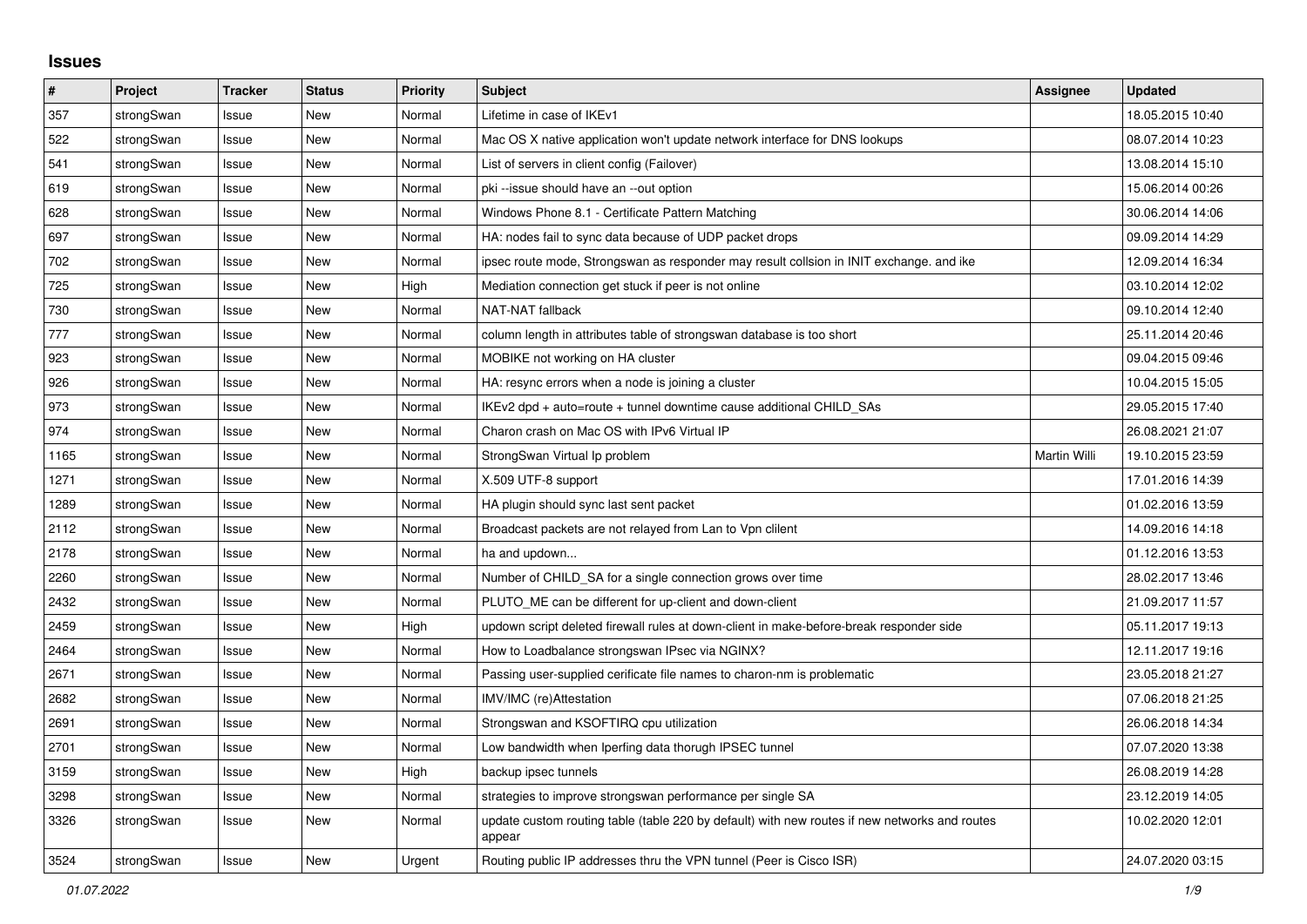| $\pmb{\#}$ | Project    | Tracker | <b>Status</b> | <b>Priority</b> | <b>Subject</b>                                                                                                                                          | <b>Assignee</b>                 | <b>Updated</b>   |
|------------|------------|---------|---------------|-----------------|---------------------------------------------------------------------------------------------------------------------------------------------------------|---------------------------------|------------------|
| 3534       | strongSwan | Issue   | <b>New</b>    | Urgent          | use of strongswan, ipvlan L2 and kernel ipsec                                                                                                           |                                 | 04.08.2020 20:59 |
| 3545       | strongSwan | Issue   | <b>New</b>    | Normal          | Configuration model for multiple-VRF tunnel endpoints                                                                                                   |                                 | 18.08.2020 13:50 |
| 352        | strongSwan | Issue   | Feedback      | Normal          | unable to allocate SPIs from kernel when running 32 bit binaries on 64 bit Linux                                                                        |                                 | 17.04.2018 14:59 |
| 359        | strongSwan | Issue   | Feedback      | Normal          | <b>Mediation Server Connection</b>                                                                                                                      | <b>Tobias</b><br><b>Brunner</b> | 16.07.2013 16:25 |
| 404        | strongSwan | Issue   | Feedback      | Normal          | TNC: Update HowTos and implement some compilation flag checking                                                                                         | Andreas<br>Steffen              | 10.09.2013 13:58 |
| 462        | strongSwan | Issue   | Feedback      | Normal          | strongswan android app can not use on android 4.4 OS                                                                                                    | Tobias<br><b>Brunner</b>        | 06.01.2014 13:07 |
| 482        | strongSwan | Issue   | Feedback      | Normal          | NAT-NAT connection                                                                                                                                      | Tobias<br><b>Brunner</b>        | 09.10.2014 12:37 |
| 542        | strongSwan | Issue   | Feedback      | Normal          | Nesting tunnels                                                                                                                                         | Andreas<br>Steffen              | 07.03.2014 09:22 |
| 552        | strongSwan | Issue   | Feedback      | Normal          | move pki tool to ipsecdir                                                                                                                               | Tobias<br><b>Brunner</b>        | 14.04.2014 13:52 |
| 817        | strongSwan | Issue   | Feedback      | Normal          | <b>IKEv2 IPv6 Router Advertisement</b>                                                                                                                  |                                 | 27.03.2020 17:14 |
| 1157       | strongSwan | Issue   | Feedback      | Normal          | Message ID overflow RFC 5996 2.2                                                                                                                        |                                 | 12.10.2015 13:52 |
| 1276       | strongSwan | Issue   | Feedback      | Normal          | Threading: ext-auth hook blocks any other connection attempt                                                                                            |                                 | 27.01.2016 12:28 |
| 1334       | strongSwan | Issue   | Feedback      | Normal          | Version 5.3.5, duplicated tunnel aftr IKE_SA rekeyed                                                                                                    |                                 | 10.03.2016 11:06 |
| 1338       | strongSwan | Issue   | Feedback      | Normal          | problem with changing esp algorithm in strongswan                                                                                                       |                                 | 10.03.2016 18:23 |
| 1383       | strongSwan | Issue   | Feedback      | Normal          | How to limit the amount of the installed Child_SAs                                                                                                      |                                 | 08.04.2016 11:20 |
| 1422       | strongSwan | Issue   | Feedback      | Normal          | IKEv1: IKE_SA reauth vs. CHILD_SA rekey race prevents IKE_SA reauthentication in time                                                                   |                                 | 20.04.2016 15:06 |
| 1456       | strongSwan | Issue   | Feedback      | Normal          | Missing Tunnel-Client-Endpoint & Tunnel-Server-Endpoint AVP in RADIUS Accounting Start/Stop<br>messages                                                 |                                 | 11.05.2016 11:54 |
| 2077       | strongSwan | Issue   | Feedback      | Normal          | Grace period before reassigning offline IP lease                                                                                                        |                                 | 06.10.2017 10:44 |
| 2110       | strongSwan | Issue   | Feedback      | Normal          | Remote Identity (IDr) in IKE AUTH Response is sent as hex-encoded binary value instead of text<br>when setting leftid to type KEY_ID (leftid=@#xxxxxxx) |                                 | 13.09.2016 21:42 |
| 2160       | strongSwan | Issue   | Feedback      | Normal          | support for opportunistic encryption                                                                                                                    |                                 | 06.05.2020 10:32 |
| 2184       | strongSwan | Issue   | Feedback      | Normal          | configuration with multiple RSA keys                                                                                                                    |                                 | 14.12.2016 13:09 |
| 2203       | strongSwan | Issue   | Feedback      | Normal          | Protecting symetric traffic using high availability in gateway to gateway setup (both active)                                                           |                                 | 15.02.2017 14:20 |
| 2319       | strongSwan | Issue   | Feedback      | Normal          | gives up trying to bring up connection after DNS SERVFAIL                                                                                               |                                 | 08.05.2017 15:41 |
| 2357       | strongSwan | Issue   | Feedback      | Normal          | How to initiate IPsec SA Transport Mode without IKE?                                                                                                    |                                 | 18.01.2021 18:36 |
| 2394       | strongSwan | Issue   | Feedback      | Normal          | IP is not assigned after re-authentication                                                                                                              |                                 | 04.08.2017 19:03 |
| 2400       | strongSwan | Issue   | Feedback      | Normal          | Is DPD supposed to detect dead tunnel, or dead IKE instance                                                                                             |                                 | 11.01.2019 22:53 |
| 2411       | strongSwan | Issue   | Feedback      | Normal          | VPN server name resolution is done via overlay DNS server upon IKE disconnect                                                                           |                                 | 22.08.2017 10:42 |
| 2446       | strongSwan | Issue   | Feedback      | Normal          | Traffic loss during IKE reauth despite make-before-break enabled                                                                                        |                                 | 27.11.2017 17:12 |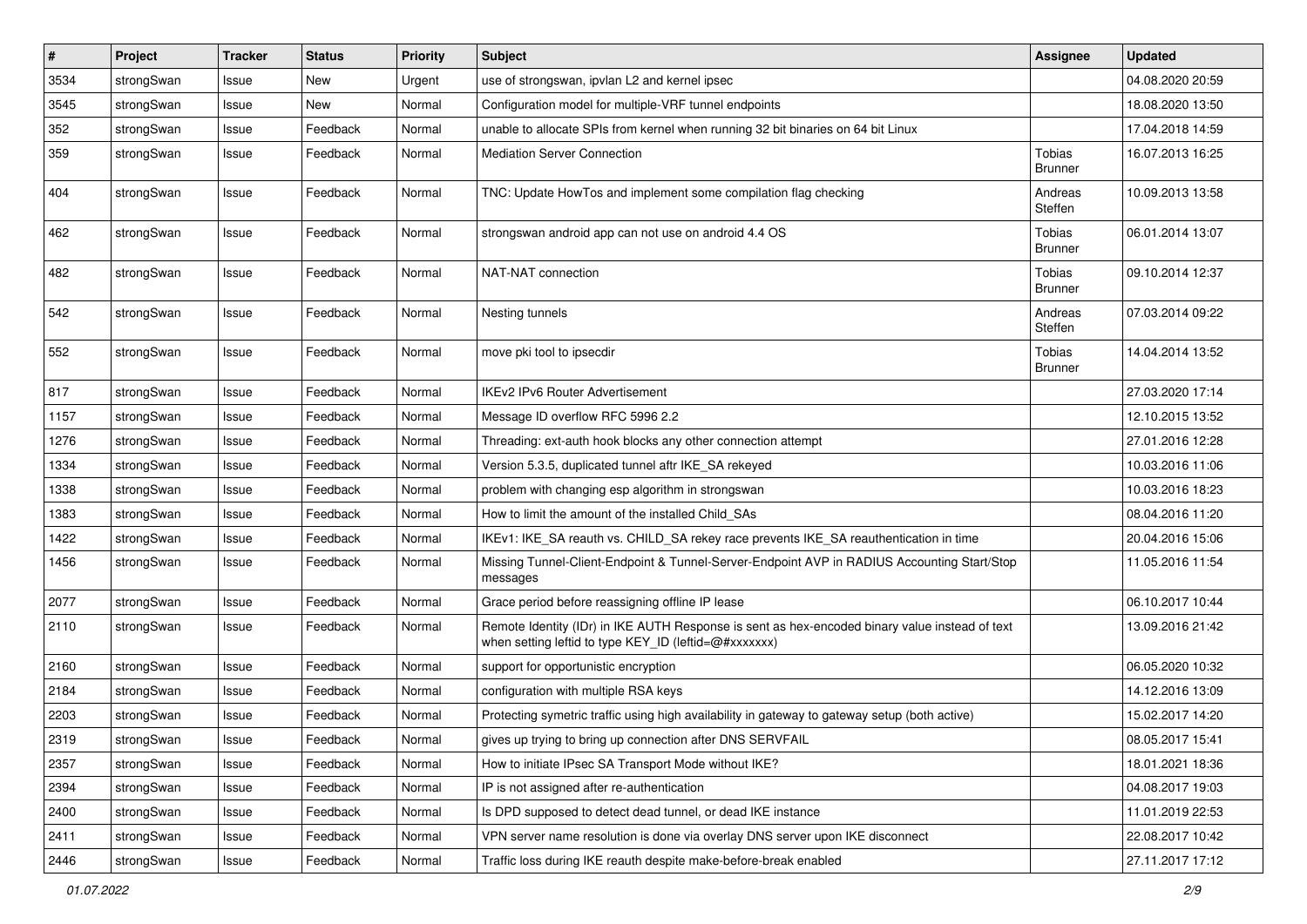| $\sharp$ | Project    | <b>Tracker</b> | <b>Status</b> | <b>Priority</b> | <b>Subject</b>                                                                                              | <b>Assignee</b>          | <b>Updated</b>   |
|----------|------------|----------------|---------------|-----------------|-------------------------------------------------------------------------------------------------------------|--------------------------|------------------|
| 2493     | strongSwan | Issue          | Feedback      | Normal          | Pkcs11 Plugin Returns w/Bogus Return Code                                                                   | Jordan Hrycaj            | 12.12.2017 15:58 |
| 2494     | strongSwan | Issue          | Feedback      | Normal          | Problems With 64bit Slot IDs With Pkcs11 Plugin                                                             | Jordan Hrycaj            | 12.12.2017 16:03 |
| 2560     | strongSwan | Issue          | Feedback      | Normal          | Duplicate CA cert requests sent                                                                             |                          | 28.02.2018 10:54 |
| 2580     | strongSwan | Issue          | Feedback      | Normal          | [CFG] handling xx attribute failed in Android or Ubuntu, but works in macOS                                 |                          | 09.03.2018 17:49 |
| 2618     | strongSwan | Issue          | Feedback      | Normal          | Query regarding assignment of Tunnel IP                                                                     |                          | 09.04.2018 10:57 |
| 2621     | strongSwan | Issue          | Feedback      | Normal          | Android: VPN connection stops working, strongSwan shows Connected                                           |                          | 06.07.2018 13:06 |
| 2678     | strongSwan | Issue          | Feedback      | Normal          | Phase 1 issue                                                                                               |                          | 07.06.2018 20:06 |
| 2698     | strongSwan | Issue          | Feedback      | Low             | DSCP and kernel-libipsec                                                                                    |                          | 04.07.2018 15:01 |
| 2726     | strongSwan | Issue          | Feedback      | Normal          | Strongswan selects wrong source IP                                                                          |                          | 23.08.2018 13:38 |
| 2750     | strongSwan | Issue          | Feedback      | Normal          | setting WFP SA SPI failed: 0x80320035                                                                       |                          | 27.05.2019 11:59 |
| 2816     | strongSwan | Issue          | Feedback      | Normal          | order of DNS entries is reversed in /etc/resolv.conf                                                        |                          | 06.11.2018 10:41 |
| 2835     | strongSwan | Issue          | Feedback      | Normal          | Rekeyed SA can't be deleted in standby node                                                                 |                          | 19.12.2018 02:52 |
| 2870     | strongSwan | Issue          | Feedback      | Normal          | DNS resolution outside of tunnel if DNS server is in remote TS                                              |                          | 22.01.2019 11:06 |
| 2958     | strongSwan | Issue          | Feedback      | Normal          | Trap policies with unspecified remote IP covering multiple specific ports constantly produce new<br>IKE_SAs |                          | 11.03.2019 15:03 |
| 2964     | strongSwan | Issue          | Feedback      | Normal          | Route to IKE Gateway Fails to Update Under Particular Configuration                                         |                          | 13.03.2019 10:38 |
| 2966     | strongSwan | Issue          | Feedback      | Normal          | Problems with large amount of subnets in leftsubnet configuration                                           |                          | 02.04.2019 10:35 |
| 3041     | strongSwan | Issue          | Feedback      | Low             | fail2ban or equivalent                                                                                      |                          | 06.05.2019 09:07 |
| 3072     | strongSwan | Issue          | Feedback      | Normal          | Windows 10: setting WFP SA SPI fails with error 0x80320014                                                  |                          | 29.05.2019 14:34 |
| 3097     | strongSwan | Issue          | Feedback      | Normal          | charon restart behaviour                                                                                    |                          | 24.06.2019 16:09 |
| 3122     | strongSwan | Issue          | Feedback      | Normal          | Strongswan software iterupts                                                                                |                          | 18.07.2019 02:27 |
| 3151     | strongSwan | Issue          | Feedback      | Normal          | Forecast stops forwarding multicast                                                                         |                          | 26.08.2019 14:06 |
| 3154     | strongSwan | Issue          | Feedback      | Normal          | signature validation failed only with sha2                                                                  |                          | 20.08.2019 11:51 |
| 3254     | strongSwan | Issue          | Feedback      | Normal          | Log level in android level                                                                                  |                          | 08.11.2019 08:36 |
| 3268     | strongSwan | Issue          | Feedback      | Normal          | Traffic disruption -- policy-based VPN to AWS VPN service                                                   |                          | 15.11.2019 16:53 |
| 3282     | strongSwan | Issue          | Feedback      | Normal          | Android VPN client keeps retrying in airplane mode                                                          |                          | 29.11.2019 16:06 |
| 3291     | strongSwan | Issue          | Feedback      | Normal          | IPSec IKEv2 Client to VPN service 2                                                                         | Tobias<br><b>Brunner</b> | 16.08.2020 12:58 |
| 3304     | strongSwan | Issue          | Feedback      | Normal          | Found unsupported critical X.509 extension: X509v3 Name Constraints                                         |                          | 13.01.2020 14:50 |
| 3307     | strongSwan | Issue          | Feedback      | Normal          | Probable non compliance with RFC 7296 wrt traffic selector narrowing?                                       |                          | 14.01.2020 16:19 |
| 3342     | strongSwan | Issue          | Feedback      | Normal          | Certain fields in Storngswan on Firestick4K are not editable                                                |                          | 20.02.2020 09:36 |
| 3366     | strongSwan | Issue          | Feedback      | Normal          | Uninstall "any" trap policy if start_action=trap with virtual IPs is used                                   |                          | 13.03.2020 14:57 |
| 3377     | strongSwan | Issue          | Feedback      | Normal          | Interface ID not configured during HA synchronization                                                       |                          | 18.03.2020 10:15 |
| 3389     | strongSwan | Issue          | Feedback      | Normal          | Child SAs not getting created after rekeying                                                                |                          | 30.03.2020 15:45 |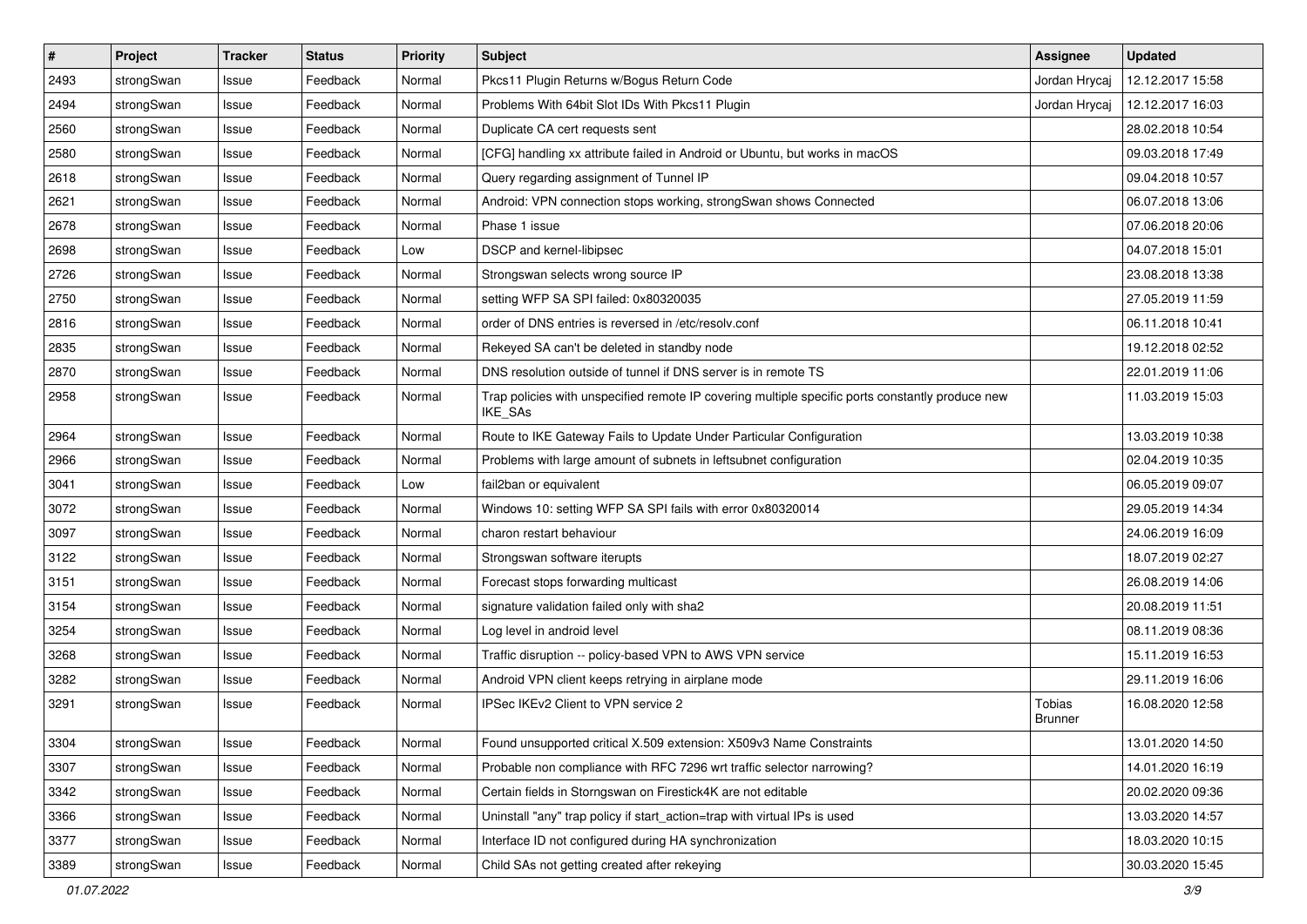| #    | Project    | <b>Tracker</b> | <b>Status</b> | <b>Priority</b> | <b>Subject</b>                                                                              | Assignee                 | <b>Updated</b>   |
|------|------------|----------------|---------------|-----------------|---------------------------------------------------------------------------------------------|--------------------------|------------------|
| 3392 | strongSwan | Issue          | Feedback      | Normal          | mark=%unique and no Internet-connection with VPN                                            |                          | 31.07.2020 15:26 |
| 3400 | strongSwan | Issue          | Feedback      | Normal          | Windows 10 IKEv2 rekeying fails                                                             |                          | 16.04.2020 17:08 |
| 3403 | strongSwan | Issue          | Feedback      | Normal          | IKEv2 natd false detection                                                                  |                          | 09.04.2020 14:19 |
| 3442 | strongSwan | Issue          | Feedback      | Normal          | Apply policy based on network interface in transport mode                                   |                          | 13.05.2020 10:53 |
| 3490 | strongSwan | Issue          | Feedback      | Normal          | Selecting incorrect auth mode for IKEv1                                                     |                          | 21.07.2020 21:26 |
| 3496 | strongSwan | Issue          | Feedback      | Normal          | Route-based VPN - transport mode                                                            |                          | 11.02.2021 09:55 |
| 3498 | strongSwan | Issue          | Feedback      | Normal          | FreeBSD + dhcp+farp plugin                                                                  |                          | 22.01.2021 10:44 |
| 3499 | strongSwan | Issue          | Feedback      | Normal          | ISAKMP Signature hash algorithm / EAP-TLS Authentification                                  |                          | 30.06.2020 10:40 |
| 3500 | strongSwan | Issue          | Feedback      | Normal          | swanctl --list-cert not listing all certs                                                   |                          | 29.06.2020 15:25 |
| 3516 | strongSwan | Issue          | Feedback      | Normal          | Close IKE_SA after expiry without rekey/reauth                                              |                          | 20.07.2020 19:32 |
| 3536 | strongSwan | Issue          | Feedback      | Normal          | When Create multiple tunnels restart ipsec service will establish fail.                     |                          | 03.09.2020 13:58 |
| 3537 | strongSwan | Issue          | Feedback      | Normal          | IPv6 Packets are not transferred from server to client through IPSec using RPC protocol     |                          | 01.09.2020 12:50 |
| 3552 | strongSwan | Issue          | Feedback      | Normal          | Internet disconnects after once VPN is established                                          |                          | 30.08.2020 05:35 |
| 3558 | strongSwan | Issue          | Feedback      | Normal          | deleting half open IKE_SA with x.x.x.x after timeout with iOS device                        |                          | 05.09.2020 21:23 |
| 3560 | strongSwan | Issue          | Feedback      | Normal          | PSK tunnel working - Cert fails with fragmention errors                                     | Tobias<br><b>Brunner</b> | 11.09.2020 14:15 |
| 3561 | strongSwan | Issue          | Feedback      | Normal          | Azure P2S VPN Linux connection error                                                        |                          | 15.09.2020 12:22 |
| 3564 | strongSwan | Issue          | Feedback      | Normal          | Out of order packets are generated if strong swan is running on multiple cores              |                          | 16.09.2020 10:01 |
| 3565 | strongSwan | Issue          | Feedback      | Normal          | Filtering out logs or plugin in to do so                                                    |                          | 16.09.2020 11:45 |
| 3566 | strongSwan | Issue          | Feedback      | Normal          | Number of simultaneous connections limited to 1000 in a cluster                             |                          | 18.09.2020 09:46 |
| 3568 | strongSwan | Issue          | Feedback      | Normal          | vpn connection is unstable                                                                  |                          | 23.09.2020 16:28 |
| 3573 | strongSwan | Issue          | Feedback      | Normal          | ike2 and transit traffic                                                                    |                          | 05.10.2020 10:55 |
| 3575 | strongSwan | Issue          | Feedback      | Normal          | Tunnel of IPv6 Over IPv4 not accespting Jumbo Packets                                       |                          | 23.09.2020 16:44 |
| 3576 | strongSwan | Issue          | Feedback      | Normal          | strongswan on openwrt virtual ip inside ipsec tunnel                                        |                          | 25.09.2020 17:01 |
| 3577 | strongSwan | Issue          | Feedback      | Normal          | StrongSwan Connection adding and deleting over network.                                     |                          | 28.09.2020 15:13 |
| 3578 | strongSwan | Issue          | Feedback      | Normal          | ipsec connection to FortiClient VPN                                                         |                          | 28.09.2020 15:08 |
| 3580 | strongSwan | Issue          | Feedback      | Normal          | encapsulation and packets not routing into tunnel problems                                  |                          | 02.10.2020 10:03 |
| 3584 | strongSwan | Issue          | Feedback      | Normal          | Separate ipsec.conf file per conn and separate ipsec.secrets file per conn                  | Tobias<br>Brunner        | 30.09.2020 17:06 |
| 3588 | strongSwan | Issue          | Feedback      | Normal          | VPN setup over 4G                                                                           |                          | 08.10.2020 14:13 |
| 3592 | strongSwan | Issue          | Feedback      | Normal          | Tunnel reported as established but log show "found encrypted payload, but no transform set" |                          | 20.10.2020 10:37 |
| 3593 | strongSwan | Issue          | Feedback      | Normal          | Need variable tracking make_before_break state into updown scripts                          |                          | 13.10.2020 09:59 |
| 3594 | strongSwan | Issue          | Feedback      | Normal          | How to see the traffic at ESP in UDP SPIs and forwarding rule                               | Tobias<br>Brunner        | 15.10.2020 13:57 |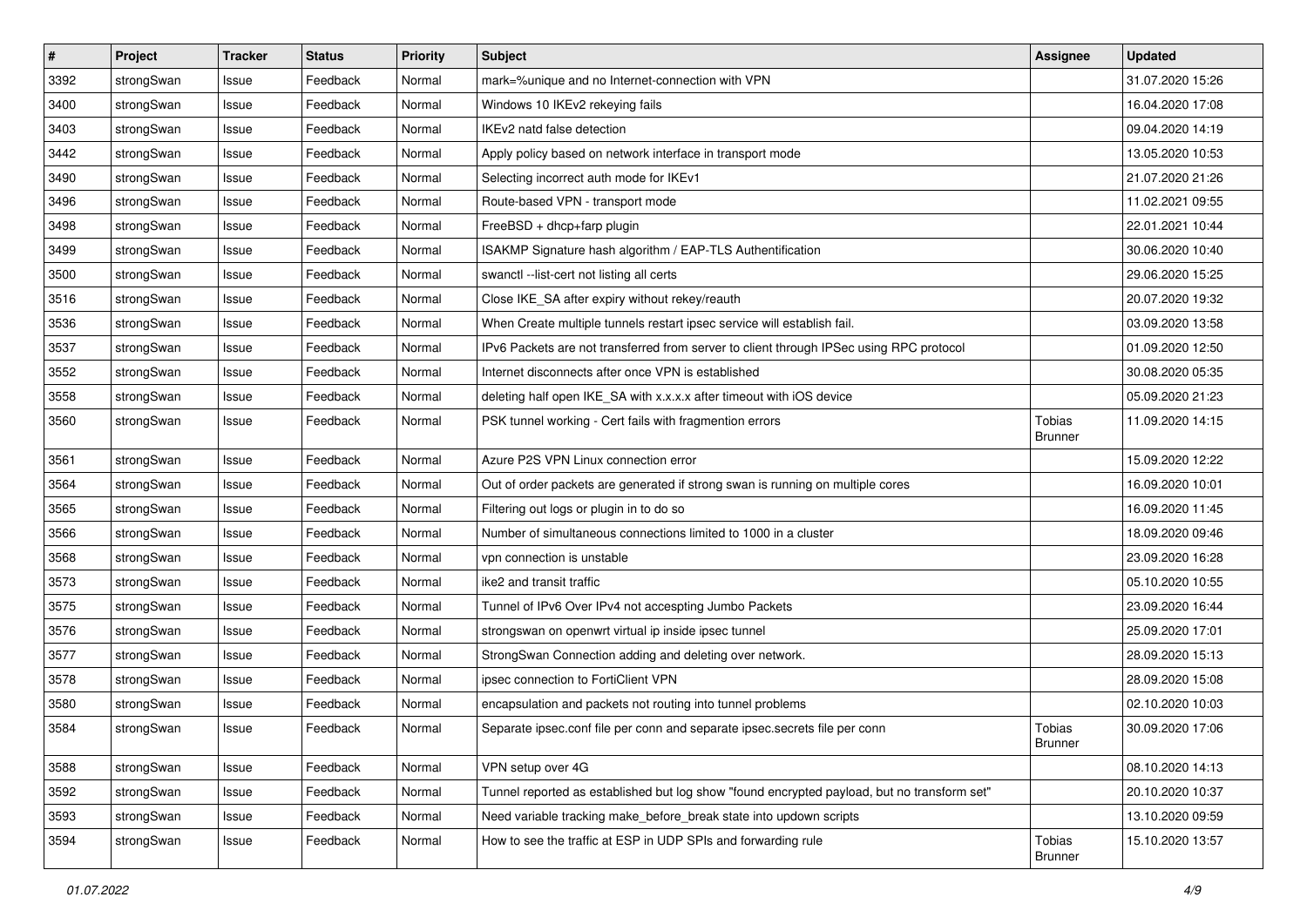| $\sharp$ | Project    | <b>Tracker</b> | <b>Status</b> | <b>Priority</b> | <b>Subject</b>                                                                                                                      | Assignee                 | <b>Updated</b>   |
|----------|------------|----------------|---------------|-----------------|-------------------------------------------------------------------------------------------------------------------------------------|--------------------------|------------------|
| 3596     | strongSwan | Issue          | Feedback      | Normal          | no issuer certificate found for                                                                                                     |                          | 21.10.2020 03:27 |
| 3597     | strongSwan | Issue          | Feedback      | Normal          | IPSec Client on CentOS 8 - Can't connect using ShrewSoft VPN config file                                                            |                          | 21.10.2020 16:38 |
| 3598     | strongSwan | Issue          | Feedback      | Normal          | swanctl on Windows: Support aborting execution                                                                                      |                          | 19.10.2020 15:01 |
| 3603     | strongSwan | Issue          | Feedback      | Normal          | dns issue in config mode                                                                                                            |                          | 20.10.2020 11:50 |
| 3604     | strongSwan | Issue          | Feedback      | Normal          | Email Notification on down status                                                                                                   |                          | 21.10.2020 10:54 |
| 3606     | strongSwan | Issue          | Feedback      | Normal          | Using ipsec tunnel from "foreign" subnet                                                                                            | Noel Kuntze              | 26.10.2020 12:23 |
| 3607     | strongSwan | Issue          | Feedback      | Normal          | statusall option reports transport established two or three times per IP at start-up                                                |                          | 27.10.2020 16:48 |
| 3609     | strongSwan | Issue          | Feedback      | Normal          | Potential DNS server IP address conflicts                                                                                           |                          | 26.10.2020 11:12 |
| 3610     | strongSwan | Issue          | Feedback      | Normal          | farp plugin conflicts with DHCP service                                                                                             |                          | 26.10.2020 18:06 |
| 3611     | strongSwan | Issue          | Feedback      | Normal          | Unable to Send Traffic Using NAT on EC2 Instance                                                                                    |                          | 27.10.2020 16:35 |
| 3613     | strongSwan | Issue          | Feedback      | Low             | Load-test jobs scheduled after tunnels are terminated                                                                               |                          | 28.10.2020 12:06 |
| 3614     | strongSwan | Issue          | Feedback      | Normal          | Certificate renewal for about to expire certificates                                                                                |                          | 30.10.2020 13:30 |
| 3616     | strongSwan | Issue          | Feedback      | Normal          | With Strongswan 5.7.2, unique=never not allowing multiple clients to establish tunnels with same<br>identity                        |                          | 05.11.2020 12:32 |
| 3617     | strongSwan | Issue          | Feedback      | Normal          | full-offload swanctl.conf                                                                                                           |                          | 03.11.2020 17:24 |
| 3618     | strongSwan | Issue          | Feedback      | Normal          | Use side-band to configure strongswan's                                                                                             |                          | 09.11.2020 10:38 |
| 3620     | strongSwan | Issue          | Feedback      | Normal          | L2TP/IPSEC ipsec.conf setting                                                                                                       | Tobias<br>Brunner        | 12.11.2020 10:14 |
| 3625     | strongSwan | Issue          | Feedback      | Normal          | Always on VPN when the client is on the same LAN as the VPN server                                                                  |                          | 10.11.2020 18:45 |
| 3626     | strongSwan | Issue          | Feedback      | Low             | "Always On VPN" not available in Fire TV 4k                                                                                         | Tobias<br><b>Brunner</b> | 11.11.2020 12:41 |
| 3628     | strongSwan | Issue          | Feedback      | Normal          | Constant `retransmit` while establishing CHILD_SA                                                                                   |                          | 16.11.2020 10:14 |
| 3629     | strongSwan | Issue          | Feedback      | Normal          | IPSec enc only on specific dport/proto                                                                                              |                          | 16.11.2020 10:04 |
| 3630     | strongSwan | Issue          | Feedback      | Normal          | The certificate is loaded but not used.                                                                                             |                          | 18.11.2020 10:29 |
| 3636     | strongSwan | Issue          | Feedback      | Normal          | Tor behind VPN                                                                                                                      | Tobias<br><b>Brunner</b> | 23.11.2020 14:09 |
| 3640     | strongSwan | Issue          | Feedback      | Normal          | Problem surfing via VPN form Android APK on a sepcific Mobile Operator                                                              |                          | 26.11.2020 11:43 |
| 3642     | strongSwan | Issue          | Feedback      | Normal          | How to distinguish encapsulated packets from different interfaces                                                                   |                          | 30.11.2020 09:38 |
| 3643     | strongSwan | Issue          | Feedback      | Normal          | Strongswan and FRR NHRP                                                                                                             |                          | 01.12.2020 10:55 |
| 3647     | strongSwan | Issue          | Feedback      | Normal          | Is it possible to receive INTERNAL IP4 SUBNET attributes in updown scripts                                                          |                          | 02.12.2020 17:06 |
| 3650     | strongSwan | Issue          | Feedback      | Normal          | HA behaves very strange                                                                                                             |                          | 04.12.2020 08:53 |
| 3652     | strongSwan | Issue          | Feedback      | Normal          | In strongswan ipsec.conf, how to set the "ike" parameters so that it can support all hash Algorithm<br>and DH group server support? |                          | 08.12.2020 12:35 |
| 3654     | strongSwan | Issue          | Feedback      | Normal          | The L2tp/ipsec tunnel interface will not be delete when the connect abnormal interrupt.                                             |                          | 08.12.2020 12:24 |
| 3662     | strongSwan | Issue          | Feedback      | Normal          | unamed session                                                                                                                      |                          | 04.01.2021 11:32 |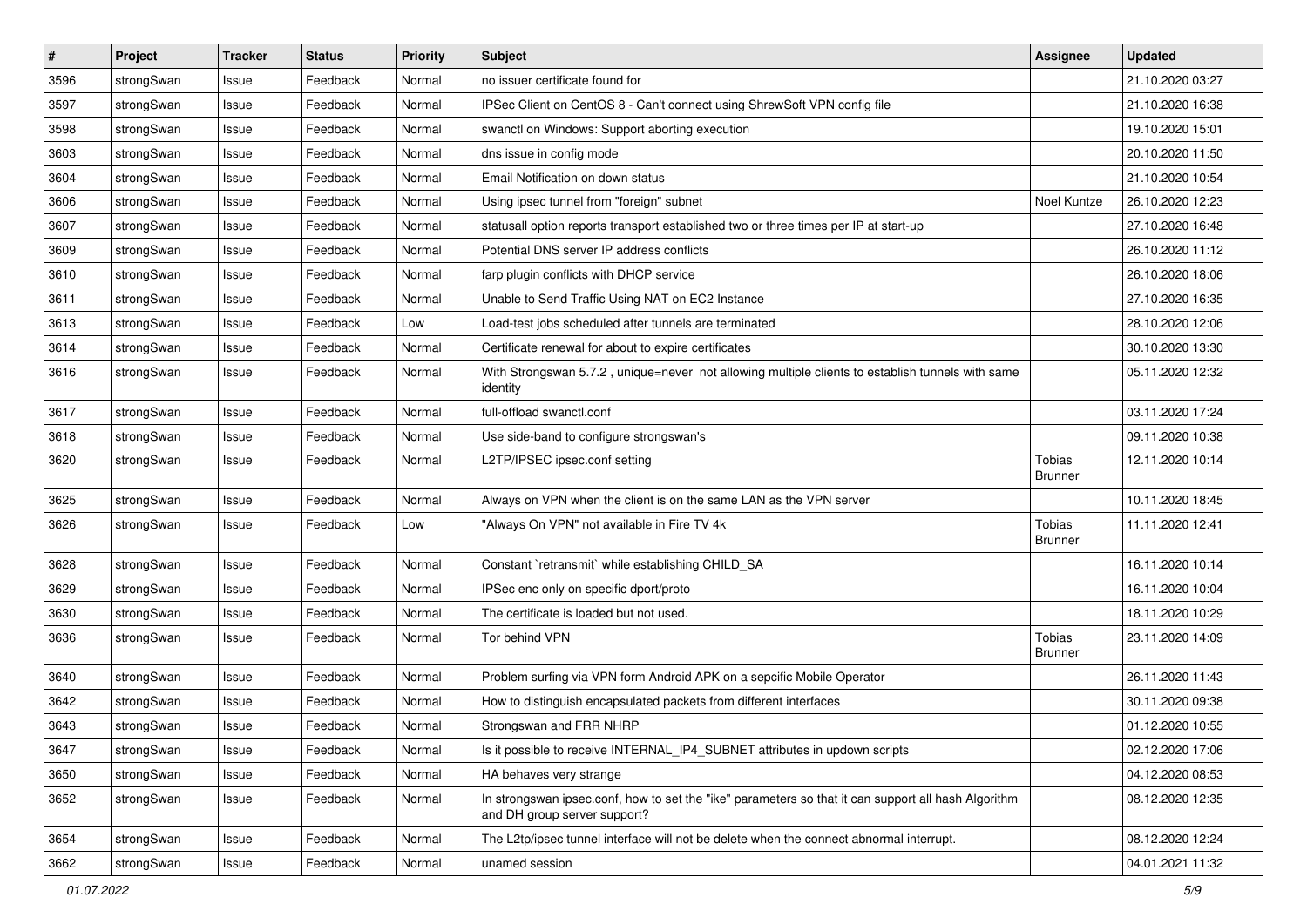| $\vert$ # | Project    | <b>Tracker</b> | <b>Status</b> | <b>Priority</b> | <b>Subject</b>                                                                                           | <b>Assignee</b>                 | <b>Updated</b>   |
|-----------|------------|----------------|---------------|-----------------|----------------------------------------------------------------------------------------------------------|---------------------------------|------------------|
| 3663      | strongSwan | Issue          | Feedback      | Normal          | Multiple ways to end up with duplicate / redundant child SA entries                                      |                                 | 06.01.2021 16:15 |
| 3665      | strongSwan | Issue          | Feedback      | Normal          | When there is data flow, the VPN tunnel will not automatically connect                                   | Tobias<br><b>Brunner</b>        | 05.01.2021 16:26 |
| 3668      | strongSwan | Issue          | Feedback      | Normal          | Configuring the strongSwan Helm chart on openshift                                                       | Tobias<br><b>Brunner</b>        | 07.01.2021 16:33 |
| 3669      | strongSwan | Issue          | Feedback      | Normal          | Failed connection to IKE SA (Checkpoint Server)                                                          |                                 | 08.01.2021 17:58 |
| 3670      | strongSwan | Issue          | Feedback      | Normal          | Can routing rules be changed without terminating and re-initiating the tunnel                            |                                 | 12.08.2021 14:29 |
| 3671      | strongSwan | Issue          | Feedback      | Normal          | Windows client failed with 13843 against Strongswan via SQL backend                                      |                                 | 13.01.2021 14:43 |
| 3672      | strongSwan | Issue          | Feedback      | Normal          | ESP connection over IPv6                                                                                 |                                 | 14.01.2021 17:04 |
| 3673      | strongSwan | Issue          | Feedback      | Normal          | IKEv2/IPSec MSCHAPv2 fails on Android 11 (API 30).                                                       | <b>Tobias</b><br>Brunner        | 17.01.2021 07:25 |
| 3678      | strongSwan | Issue          | Feedback      | Normal          | IKE authentication credentials are unacceptable - Ubuntu Server - Windows 10 client                      |                                 | 19.01.2021 18:29 |
| 3680      | strongSwan | Issue          | Feedback      | Normal          | How to unload a paritcular certificate from strongswan.                                                  | <b>Tobias</b><br><b>Brunner</b> | 27.01.2021 09:28 |
| 3682      | strongSwan | Issue          | Feedback      | Normal          | Is there a way to mark special case traffic bypass the traffic selectors?                                |                                 | 03.02.2021 16:44 |
| 3683      | strongSwan | Issue          | Feedback      | Normal          | IKEV2 connection fail to rekey process                                                                   |                                 | 28.01.2021 13:25 |
| 3685      | strongSwan | Issue          | Feedback      | Normal          | giving up after 5 retransmits                                                                            |                                 | 03.02.2021 16:59 |
| 3686      | strongSwan | Issue          | Feedback      | Normal          | Site to clients IPsec and private IP                                                                     |                                 | 04.02.2021 11:11 |
| 3687      | strongSwan | Issue          | Feedback      | Normal          | Strongswan ipsec do not forward package to host                                                          |                                 | 02.02.2021 14:40 |
| 3692      | strongSwan | Issue          | Feedback      | Normal          | Failing IPsec Phase 2 connection between Centos 7 VPS and Cisco ASA5540                                  |                                 | 04.02.2021 16:29 |
| 38        | strongSwan | Feature        | New           | Low             | OCSP in IKE payload, RFC4806                                                                             |                                 | 19.12.2014 14:20 |
| 87        | strongSwan | Feature        | New           | Normal          | IPsec Multicast Support                                                                                  |                                 | 19.12.2014 14:20 |
| 215       | strongSwan | Feature        | New           | Normal          | strongswan NetworkManager plugin: make the "normal" ipsec configuration usable                           |                                 | 12.08.2012 04:47 |
| 312       | strongSwan | Feature        | New           | Normal          | Feature Request: Option to limit or disable sending of ADDITIONAL_*_ADDRESS list for MOBIKE<br>Responder |                                 | 13.03.2013 19:19 |
| 368       | strongSwan | Feature        | New           | Low             | Add support for UNITY_DEF_DOMAIN mode config and pass domain to resolvconf                               |                                 | 27.07.2013 01:25 |
| 640       | strongSwan | Feature        | New           | Normal          | Provide an init once() abstraction layer                                                                 |                                 | 10.07.2014 15:10 |
| 641       | strongSwan | Feature        | New           | Normal          | kernel-iph virtual IP support and IKE routing lookups ignoring IPsec routes                              |                                 | 10.07.2014 15:11 |
| 642       | strongSwan | Feature        | New           | Normal          | Windows Named Pipe stream and service                                                                    |                                 | 10.07.2014 15:11 |
| 643       | strongSwan | Feature        | New           | Normal          | CNG/Bcrypt native Windows crypto plugin                                                                  |                                 | 10.07.2014 15:12 |
| 644       | strongSwan | Feature        | New           | Normal          | Non-monolithic Windows build                                                                             |                                 | 10.07.2014 15:12 |
| 645       | strongSwan | Feature        | New           | Normal          | Support HeapAlloc() and friends in leak-detective                                                        |                                 | 10.07.2014 15:12 |
| 746       | strongSwan | Feature        | New           | Normal          | Different radius server(s) for accounting                                                                |                                 | 22.10.2014 12:23 |
| 766       | strongSwan | Feature        | New           | Normal          | Make retransmit settings tunable by connection                                                           |                                 | 14.11.2014 10:02 |
| 927       | strongSwan | Feature        | New           | Normal          | Charon: Implement route events and add an consumer in updown plugin                                      |                                 | 11.04.2015 12:02 |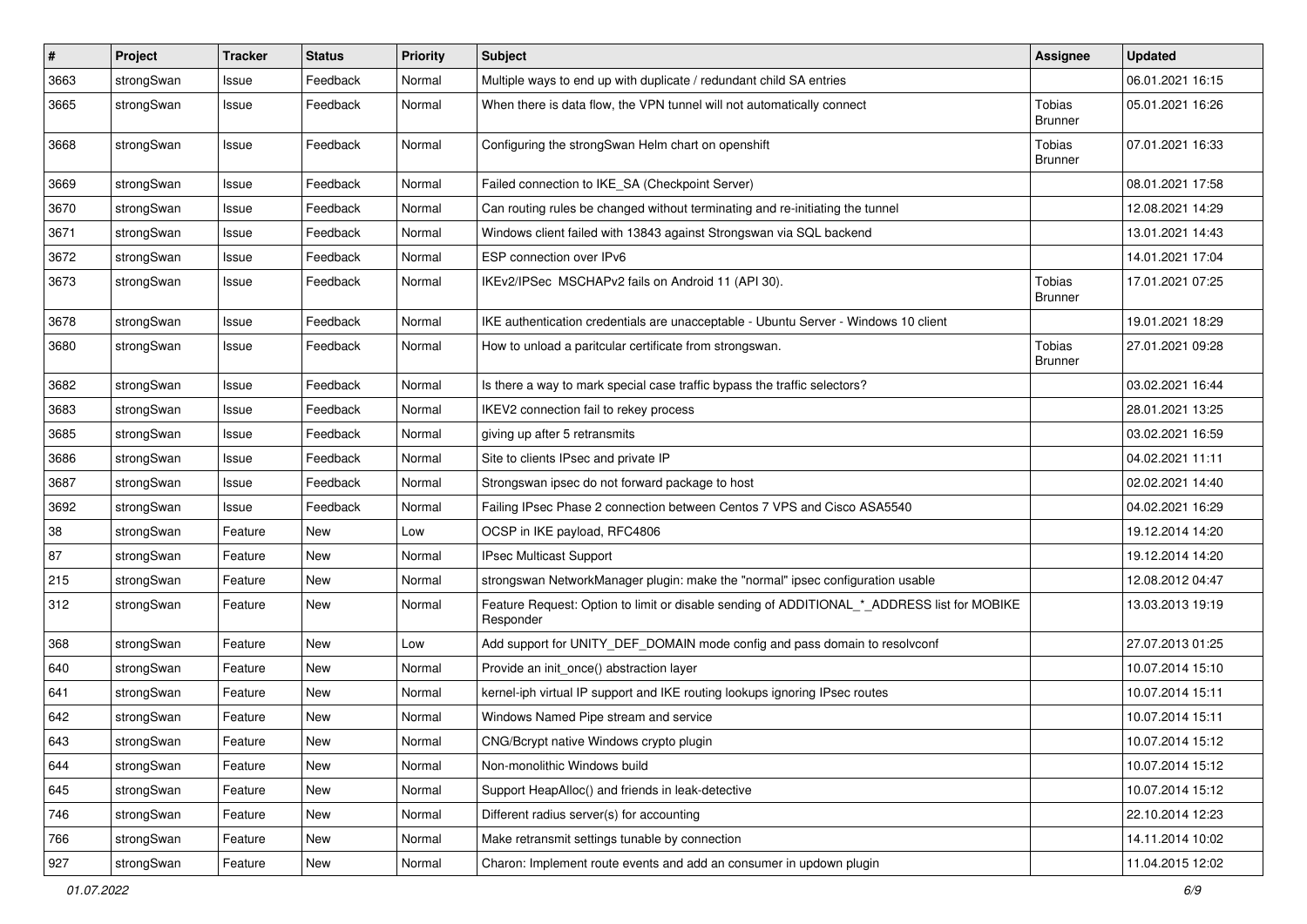| $\sharp$ | Project    | <b>Tracker</b> | <b>Status</b> | <b>Priority</b> | <b>Subject</b>                                                                      | <b>Assignee</b>                 | <b>Updated</b>   |
|----------|------------|----------------|---------------|-----------------|-------------------------------------------------------------------------------------|---------------------------------|------------------|
| 930      | strongSwan | Feature        | New           | Normal          | Option to have non-sequential v6 roadwarrior addresses                              |                                 | 12.01.2016 16:36 |
| 1057     | strongSwan | Feature        | New           | Normal          | conn switching based on eap identity                                                |                                 | 24.03.2020 10:14 |
| 1081     | strongSwan | Feature        | <b>New</b>    | Normal          | Active/standby VPN Gateway Failover                                                 |                                 | 21.08.2015 22:01 |
| 1207     | strongSwan | Feature        | New           | Normal          | Add more than 2 hosts support to HA plugin and make it configurable                 |                                 | 08.12.2015 05:05 |
| 1251     | strongSwan | Feature        | <b>New</b>    | Normal          | FreeBSD HA                                                                          |                                 | 11.01.2016 22:01 |
| 1265     | strongSwan | Feature        | New           | Normal          | An option to disable NAT-T                                                          |                                 | 23.06.2021 19:41 |
| 2361     | strongSwan | Feature        | New           | Normal          | Import .sswan files from NetworkManager                                             |                                 | 12.06.2017 15:25 |
| 2707     | strongSwan | Feature        | <b>New</b>    | Normal          | More attributes taken/translated from radius attributes                             |                                 | 14.07.2018 15:21 |
| 2727     | strongSwan | Feature        | <b>New</b>    | Low             | single pair of selectors per CHILD_SA                                               |                                 | 23.08.2018 12:08 |
| 2854     | strongSwan | Feature        | <b>New</b>    | Low             | Srongswan doesn't sending RADIUS Accounting-On/Off on start up / shutdown           |                                 | 10.12.2018 10:19 |
| 3075     | strongSwan | Feature        | New           | Normal          | <b>IPsec Labelling</b>                                                              |                                 | 29.05.2019 17:09 |
| 3244     | strongSwan | Feature        | New           | Low             | eap-peap on android                                                                 |                                 | 04.11.2019 10:17 |
| 3398     | strongSwan | Feature        | New           | Normal          | Android client - allow configuring eap_id with EAP-TLS                              |                                 | 06.04.2020 23:19 |
| 3441     | strongSwan | Feature        | <b>New</b>    | Normal          | [Android] Lock modification of VPN configurations on work devices                   |                                 | 11.05.2020 10:00 |
| 3456     | strongSwan | Feature        | <b>New</b>    | Low             | move to github/gitlab                                                               |                                 | 22.05.2020 12:27 |
| 3457     | strongSwan | Feature        | New           | Low             | user-friendly pkcs11 certificate selection                                          |                                 | 22.05.2020 12:52 |
| 3651     | strongSwan | Feature        | <b>New</b>    | Normal          | Support for FC-SP-2                                                                 |                                 | 07.01.2021 20:04 |
| 129      | strongSwan | Feature        | Assigned      | Normal          | Relations between ike/child/peer_cfg                                                | <b>Martin Willi</b>             | 06.02.2012 10:50 |
| 173      | strongSwan | Feature        | Assigned      | Normal          | Support for IP address ranges in traffic selectors                                  | Tobias<br><b>Brunner</b>        | 14.06.2012 11:31 |
| 2189     | strongSwan | Feature        | Assigned      | Normal          | Support RFC 8229: TCP Encapsulation of IKE and IPsec Packets                        | <b>Tobias</b><br><b>Brunner</b> | 05.06.2020 19:48 |
| 104      | strongSwan | Feature        | Feedback      | Normal          | Postgresql Db Support                                                               |                                 | 04.09.2019 10:05 |
| 162      | strongSwan | Feature        | Feedback      | Normal          | Submit ClusterIP patches mainline                                                   |                                 | 14.12.2015 20:43 |
| 243      | strongSwan | Feature        | Feedback      | Normal          | Configure routing table in peer                                                     | Tobias<br><b>Brunner</b>        | 23.05.2013 20:03 |
| 268      | strongSwan | Feature        | Feedback      | Normal          | support for ssh keypairs in strongswan network-manager plugin                       | Tobias<br><b>Brunner</b>        | 19.02.2014 15:13 |
| 309      | strongSwan | Feature        | Feedback      | Normal          | Problem with Network Aliases for charon.interfaces_ignore and charon.interfaces_use | Tobias<br><b>Brunner</b>        | 21.03.2013 19:32 |
| 406      | strongSwan | Feature        | Feedback      | Low             | TNC: Speeding up the Attestation process                                            | Andreas<br>Steffen              | 10.09.2013 14:00 |
| 420      | strongSwan | Feature        | Feedback      | Normal          | Add more of the verbs that were supported by pluto to the updown plugin             | Tobias<br><b>Brunner</b>        | 11.10.2013 07:56 |
| 693      | strongSwan | Feature        | Feedback      | Normal          | Time policy for roadwarrior                                                         | Tobias<br><b>Brunner</b>        | 02.09.2014 11:06 |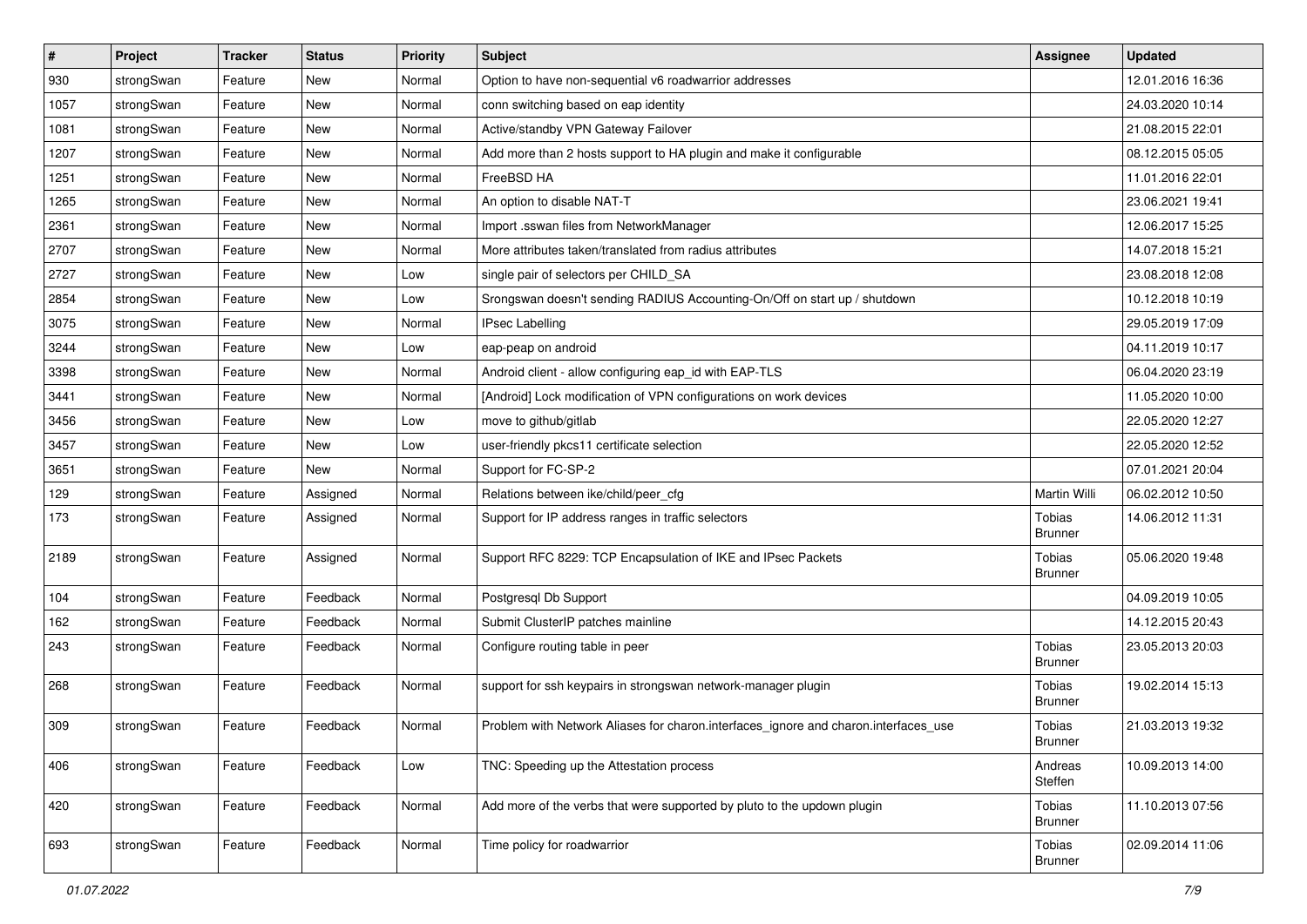| $\pmb{\#}$ | Project    | <b>Tracker</b> | <b>Status</b> | <b>Priority</b> | <b>Subject</b>                                                                                                          | <b>Assignee</b>                 | <b>Updated</b>   |
|------------|------------|----------------|---------------|-----------------|-------------------------------------------------------------------------------------------------------------------------|---------------------------------|------------------|
| 960        | strongSwan | Feature        | Feedback      | Normal          | Raise ALERT_PROPOSAL_MISMATCH_IKE in IKE V1                                                                             | Martin Willi                    | 30.08.2017 09:05 |
| 1000       | strongSwan | Feature        | Feedback      | Normal          | Raise ALERT_TS_MISMATCH in IKE V1                                                                                       |                                 | 09.09.2015 12:47 |
| 1008       | strongSwan | Feature        | Feedback      | Normal          | FARP for IPv6                                                                                                           |                                 | 14.12.2015 20:59 |
| 1079       | strongSwan | Feature        | Feedback      | Normal          | Future Plans for firwall configuration equivalent under FreeBSD                                                         |                                 | 21.08.2015 15:58 |
| 1082       | strongSwan | Feature        | Feedback      | Normal          | Framed-Route to set leftsubnet                                                                                          |                                 | 07.10.2016 10:02 |
| 1253       | strongSwan | Feature        | Feedback      | Normal          | Strongswan doesn't support CA bundles                                                                                   |                                 | 19.01.2016 11:23 |
| 1482       | strongSwan | Feature        | Feedback      | Normal          | Allow changing init_limit_half_open etc. at runtime by reloading strongswan.conf                                        |                                 | 26.05.2016 14:49 |
| 1506       | strongSwan | Feature        | Feedback      | Normal          | Enhance DoS protection to deny users that failed Authentication                                                         |                                 | 17.06.2016 14:31 |
| 1559       | strongSwan | Feature        | Feedback      | Normal          | Expose received XAUTH/EAP username/password prompts via VICI, send secrets via VICI on<br>prompt                        |                                 | 09.05.2017 16:28 |
| 2095       | strongSwan | Feature        | Feedback      | Normal          | Support liveness check in Strongswan                                                                                    |                                 | 31.05.2017 00:56 |
| 2165       | strongSwan | Feature        | Feedback      | Normal          | missing LIBRESSL_VERSION_NUMBER support                                                                                 |                                 | 03.11.2016 09:23 |
| 2185       | strongSwan | Feature        | Feedback      | Normal          | INTERNAL_IP4_SUBNET Attribute Support in Android Client                                                                 |                                 | 10.12.2016 01:14 |
| 2202       | strongSwan | Feature        | Feedback      | Normal          | Radius NAS IP to be specified                                                                                           |                                 | 18.01.2017 17:58 |
| 2307       | strongSwan | Feature        | Feedback      | Normal          | Permit installation of trap policy for CHILD_SA configurations with unset local_addrs                                   |                                 | 26.04.2017 15:04 |
| 2392       | strongSwan | Feature        | Feedback      | Low             | enable eap-ttls in Android client                                                                                       | <b>Tobias</b><br><b>Brunner</b> | 04.07.2018 19:48 |
| 2409       | strongSwan | Feature        | Feedback      | Low             | Android client status details                                                                                           |                                 | 18.08.2017 13:23 |
| 2495       | strongSwan | Feature        | Feedback      | Normal          | LibreSSL Plugin                                                                                                         |                                 | 13.12.2017 09:29 |
| 2668       | strongSwan | Feature        | Feedback      | Normal          | UE shall include the DEVICE_IDENTITY Notify payload                                                                     |                                 | 22.05.2018 13:48 |
| 2729       | strongSwan | Feature        | Feedback      | Normal          | Does Swanctl provide the same option as Ipsec with the rightID using a %?                                               |                                 | 20.09.2018 17:37 |
| 2793       | strongSwan | Feature        | Feedback      | Normal          | Remote identity with certificate                                                                                        |                                 | 15.10.2018 10:20 |
| 2814       | strongSwan | Feature        | Feedback      | Normal          | Force Keepalive Packets if There is no NAT                                                                              |                                 | 29.10.2018 15:47 |
| 2823       | strongSwan | Feature        | Feedback      | Low             | Implementing VPN peer failover                                                                                          |                                 | 16.11.2018 10:25 |
| 2972       | strongSwan | Feature        | Feedback      | Normal          | how to add X509v3 Key Usage: Key Encipherment                                                                           |                                 | 13.03.2019 13:59 |
| 3104       | strongSwan | Feature        | Feedback      | Normal          | EAP-RADIUS: binding address feature for routers with multiple interfaces connected to LAN.                              |                                 | 17.06.2021 02:26 |
| 3135       | strongSwan | Feature        | Feedback      | Normal          | Android client - settings for connection re-try                                                                         |                                 | 12.08.2019 16:32 |
| 3162       | strongSwan | Feature        | Feedback      | Normal          | Strongswan Android support for default DNS suffixes (UNITY_DEF_DOMAIN flag)                                             |                                 | 29.08.2019 10:29 |
| 3276       | strongSwan | Feature        | Feedback      | Low             | N1_MODE_CAPABILITY                                                                                                      |                                 | 21.11.2019 16:49 |
| 3422       | strongSwan | Feature        | Feedback      | Normal          | Allow multiple local.id to be specified in a single connection?                                                         |                                 | 23.04.2020 13:19 |
| 3653       | strongSwan | Feature        | Feedback      | Normal          | Is there any possibility to pass any non-standard parameters for tunnels (ike or child sa) for use by<br>custom plugin? |                                 | 08.12.2020 11:03 |
| 3689       | strongSwan | Feature        | Feedback      | Normal          | Auto-connect on Wi-Fi network.                                                                                          |                                 | 03.02.2021 16:32 |
| 397        | strongSwan | Bug            | New           | High            | Receive TS_UNACCEPTABLE errors                                                                                          |                                 | 31.05.2017 00:35 |